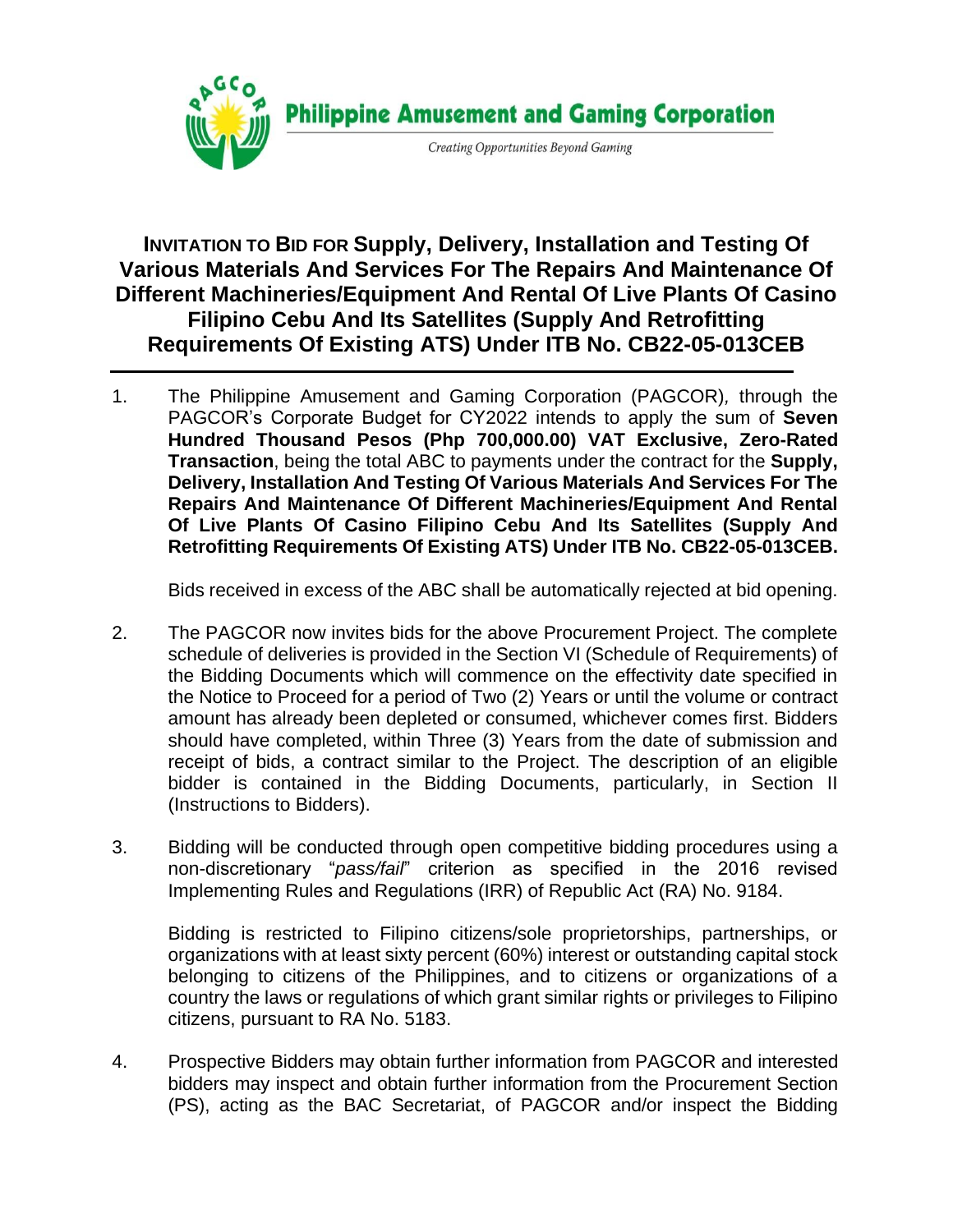

Documents at the 3<sup>rd</sup> Floor, Casino Filipino-Cebu, Waterfront Cebu City Hotel and Casino, 1 Salinas Driver, Lahug, Cebu City during office hours of PAGCOR from 9:00 a.m. to 5:00 p.m.

5. A complete set of Bidding Documents may be acquired by interested Bidders starting on **June 04, 2022** until **June 16, 2022** from the given address and website(s) below upon payment of **One Thousand Pesos (P1,000.00)** for the Bidding Documents, pursuant to the latest Guidelines issued by the GPPB,

PAGCOR shall allow the bidder to present its proof of payment for the fees either in person, by facsimile, or through electronic means.

Prospective bidders may also download the Bidding Documents free of charge from **[www.pagcor.ph](http://www.pagcor.ph/)** and **www.philgeps.gov.ph** and may be allowed to submit bids provided that bidders pay the applicable fee of the Bidding Documents not later than the deadline for the submission and receipt of bids.

In effecting payment for the Bidding Documents, prospective bidders shall present either the Payment Slip, which may be secured from the PD, or a copy of this Invitation to Bid (ITB) to PAGCOR's Cashier, 3<sup>rd</sup> Floor, Casino Filipino-Cebu, Waterfront Cebu City Hotel and Casino, 1 Salinas Driver, Lahug, Cebu City.

- 6. The PAGCOR will not hold **Pre-Bid Conference.**
- 7. Bids must be duly received by the BAC Secretariat through manual submission on or before **June 16, 2022 (Thursday), 2:00pm** at the 3 rd Floor Conference Room, Casino Filipino-Cebu, Waterfront Cebu City Hotel and Casino, 1 Salinas Driver, Lahug, Cebu City. Late bids shall not be accepted.
- 8. All Bids must be accompanied by a bid security in any of the acceptable forms and in the amount stated in **ITB Clause 14**.
- 9. Bid opening shall be on <mark>June 16, 2022 (Thursday), 2:00pm</mark> onwards at the 3<sup>rd</sup> Floor Conference Room, Casino Filipino-Cebu, Waterfront Cebu City Hotel and Casino, 1 Salinas Driver, Lahug, Cebu City. Bids will be opened in the presence of the bidders' representatives who choose to attend the activity.
- 10. Bidders shall bear all costs associated with the preparation and submission of their bids, and PAGCOR will in no case, be responsible or liable for those costs, regardless of the conduct or outcome of the bidding process.

Bidders should note that PAGCOR will only accept bids from those that have paid the applicable fee for the Bidding Documents.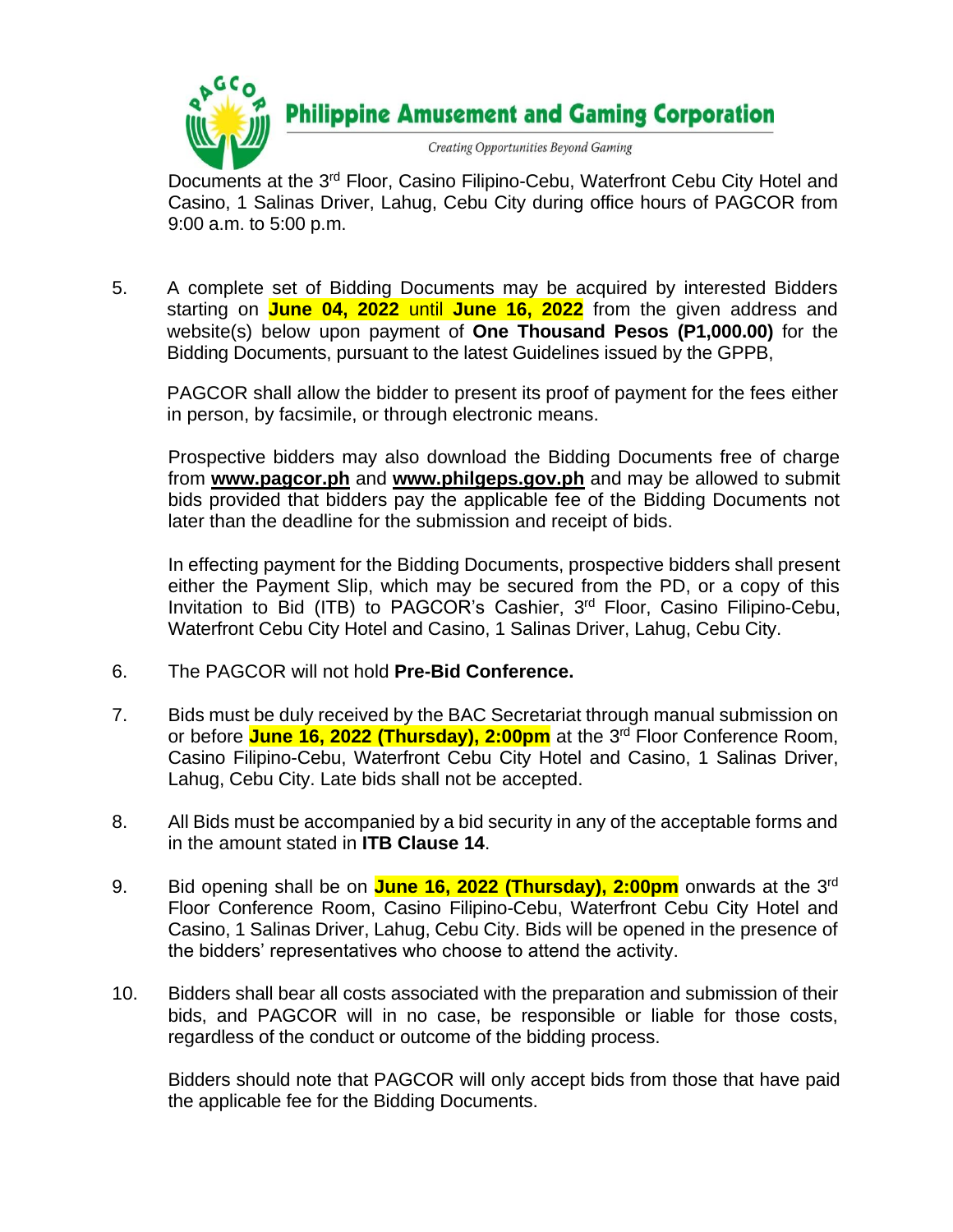

PAGCOR assumes no responsibility whatsoever to compensate or indemnify bidders for any expenses incurred in the preparation of their bids.

In accordance with Government Procurement Policy Board (GPPB) Circular 06- 2005 - Tie-Breaking Method, the Bids and Awards Committee (BAC) shall use a non-discretionary and non-discriminatory measure based on sheer luck or chance, which is "DRAW LOTS," in the event that two (2) or more bidders have been postqualified and determined as the bidder having the Lowest Calculated Responsive Bid (LCRB) to determine the final bidder having the LCRB, based on the following procedures:

- a) In alphabetical order, the bidders shall pick one rolled paper.
- b) The lucky bidder who would pick the paper with a "CONGRATULATIONS" remark shall be declared as the final bidder having the LCRB and recommended for award of the contract.
- 11. The PAGCOR reserves the right to reject any and all bids, declare a failure of bidding, or not award the contract at any time prior to contract award in accordance with Sections 35.6 and 41 of the 2016 revised IRR of RA No. 9184, without thereby incurring any liability to the affected bidder or bidders.
- 12. For further information, please refer to:

## **Ramahdyna Jezza "Quimbee" Q. Conejos**

Procurement Officer 1 Procurement Section 3<sup>rd</sup> Floor, Casino Filipino-Cebu, Waterfront Cebu City Hotel and Casino, 1 Salinas Driver, Lahug, Cebu City RamahdynaJezza.Conejos@pagcor.ph Tel Nos.: 268-4989 or 232-9888 local 5269 or 5265 www.pagcor.ph

13. You may visit the following websites:

For downloading of Bidding Documents: *[www.pagcor.ph](http://www.pagcor.ph/) or www.philgeps.gov.ph*

Date of Issue: June 04, 2022